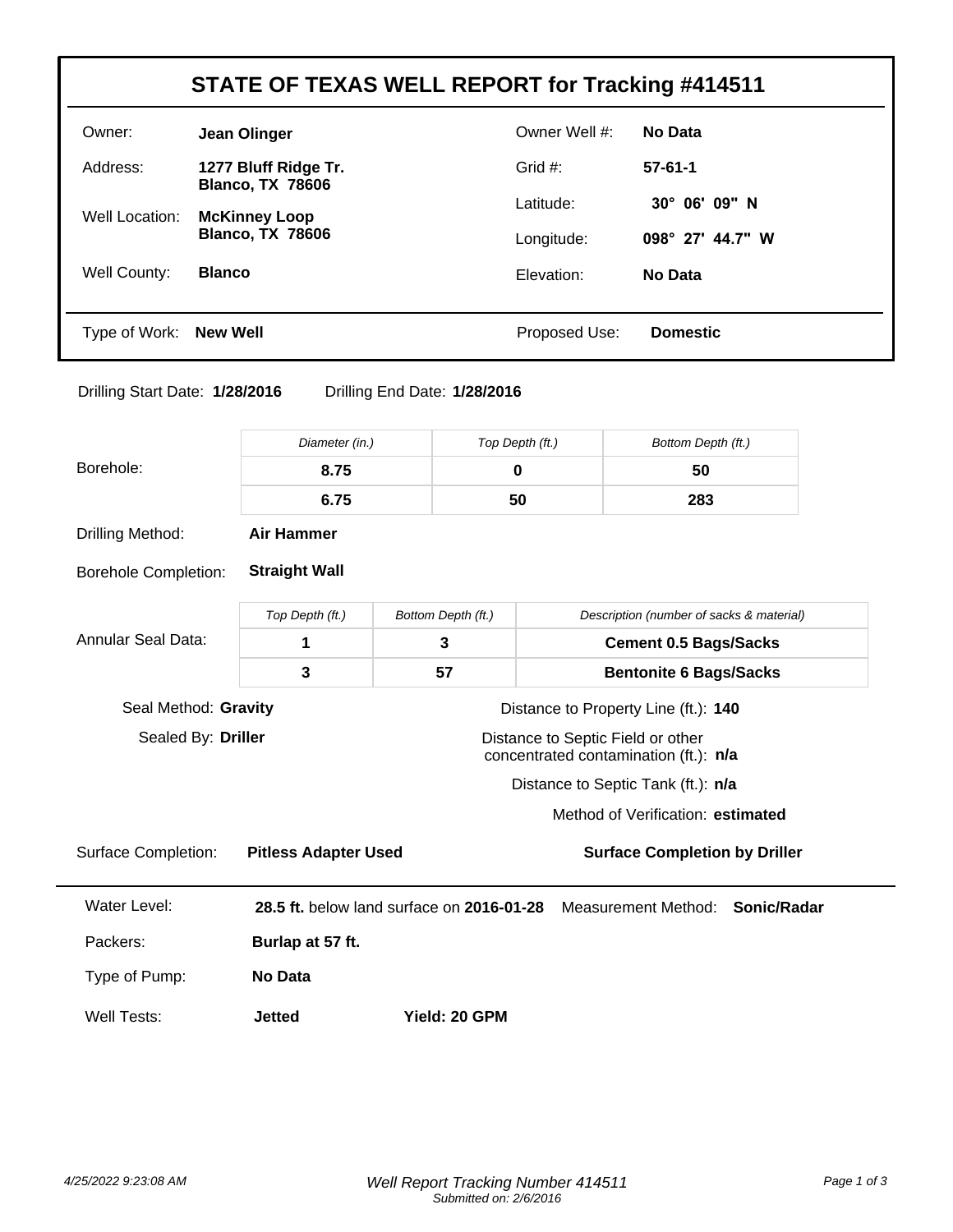|                       | Strata Depth (ft.)            | <b>Water Type</b>                                                                                                                                                                                                                                                                                                                                      |                 |      |
|-----------------------|-------------------------------|--------------------------------------------------------------------------------------------------------------------------------------------------------------------------------------------------------------------------------------------------------------------------------------------------------------------------------------------------------|-----------------|------|
| <b>Water Quality:</b> | 60                            | No Data                                                                                                                                                                                                                                                                                                                                                |                 |      |
|                       | 240                           | <b>No Data</b>                                                                                                                                                                                                                                                                                                                                         |                 |      |
|                       | 270                           | 1700 TDS, 91 grains hardness                                                                                                                                                                                                                                                                                                                           |                 |      |
|                       |                               | <b>Chemical Analysis Made:</b>                                                                                                                                                                                                                                                                                                                         | Yes             |      |
|                       |                               | Did the driller knowingly penetrate any strata which<br>contained injurious constituents?:                                                                                                                                                                                                                                                             | No              |      |
| Certification Data:   |                               | The driller certified that the driller drilled this well (or the well was drilled under the<br>driller's direct supervision) and that each and all of the statements herein are true and<br>correct. The driller understood that failure to complete the required items will result in<br>the report(s) being returned for completion and resubmittal. |                 |      |
| Company Information:  | L & L Drilling Co.            |                                                                                                                                                                                                                                                                                                                                                        |                 |      |
|                       | P.O. Box 217<br>Hye, TX 78635 |                                                                                                                                                                                                                                                                                                                                                        |                 |      |
| Driller Name:         | <b>Gregory A. Smith</b>       |                                                                                                                                                                                                                                                                                                                                                        | License Number: | 1595 |
| Comments:             | No Data                       |                                                                                                                                                                                                                                                                                                                                                        |                 |      |

## Lithology: DESCRIPTION & COLOR OF FORMATION MATERIAL

## Casing: BLANK PIPE & WELL SCREEN DATA

| Top (ft.) | Bottom (ft.) | Description                                      |
|-----------|--------------|--------------------------------------------------|
| 0         | 15           | brown clay                                       |
| 15        | 24           | white caliche with brown<br>limestone            |
| 24        | 45           | gray shale & clay                                |
| 45        | 75           | gray & brown limestone with<br>gray shale layers |
| 60        | 61           | water 5 gpm                                      |
| 75        | 84           | gray shale & clay                                |
| 84        | 86           | brown limestone                                  |
| 86        | 161          | gray shale & clay                                |
| 161       | 165          | brown limestone                                  |
| 165       | 217          | gray shale & clay                                |
| 217       | 236          | brown & gray shale                               |
| 236       | 243          | brown & gray limestone                           |
| 240       | 245          | water 4 gpm                                      |
| 243       | 256          | gray clay with brown<br>limestone                |
| 256       | 282          | brown limestone                                  |

| Dla<br>(in.)   | Type         | Material                               | Sch./Gage | Top (ft.) | <b>Bottom</b><br>(ft.) |
|----------------|--------------|----------------------------------------|-----------|-----------|------------------------|
| 5              | <b>Blank</b> | <b>New Plastic</b><br>(PVC)            | 40 0.265  | 0         | 57                     |
| $5\phantom{1}$ | or Slotted   | <b>Perforated New Plastic</b><br>(PVC) | 40 0.265  | 57        | 77                     |
| 5              | <b>Blank</b> | <b>New Plastic</b><br>(PVC)            | 40 0.265  | 77        | 237                    |
| 5              | or Slotted   | <b>Perforated New Plastic</b><br>(PVC) | 40 0.265  | 237       | 283                    |